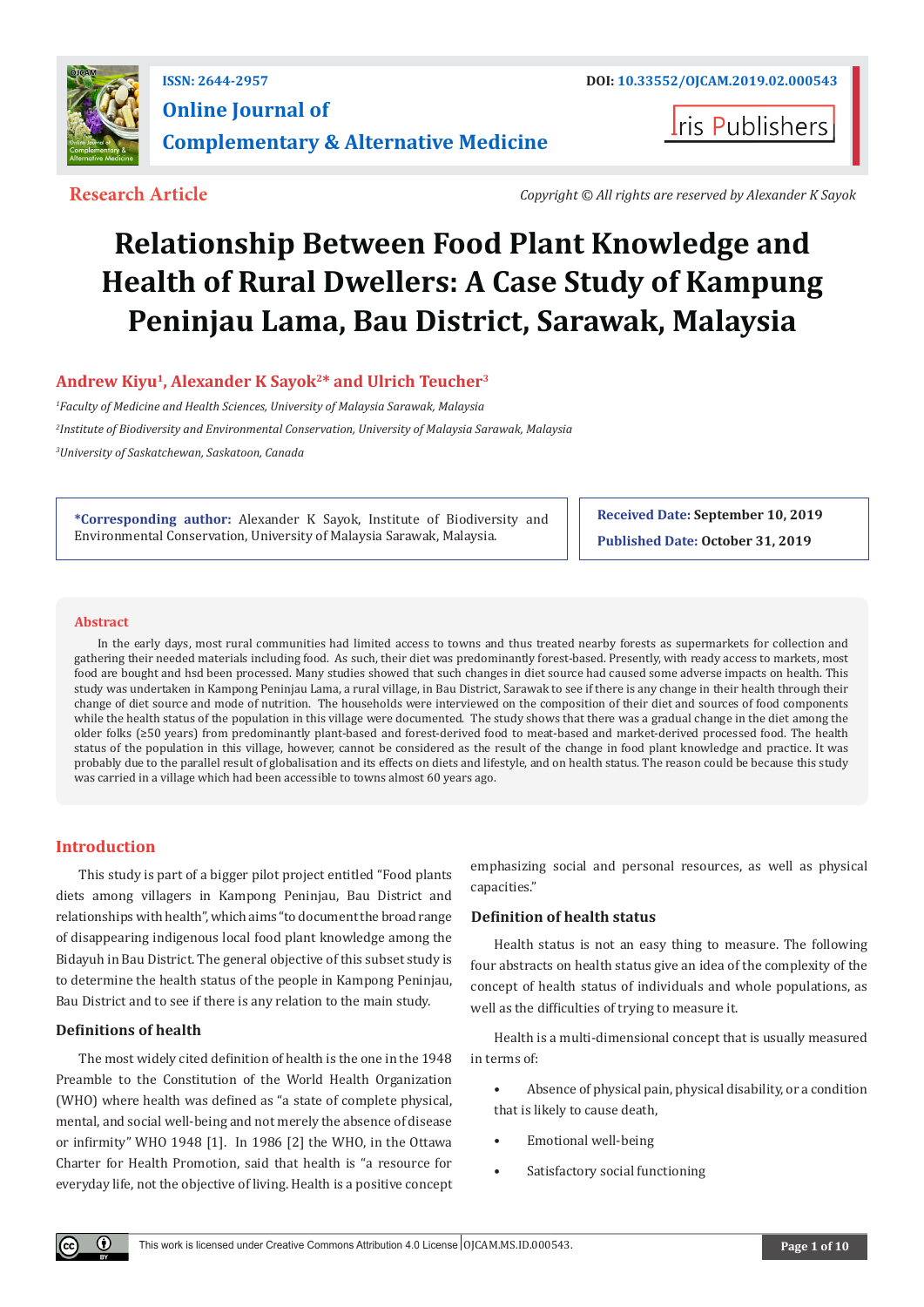There is no single "standard" measurement of health status for individuals or population groups. Individual health status may be measured by an observer (e.g., a physician), who performs an examination and rates the individual along any of several dimensions, including presence or absence of life-threatening illness, risk factors for premature death, severity of disease, and overall health. Individual health status may also be assessed by asking the person to report his/her health perceptions in the domains of interest, such as physical functioning, emotional wellbeing, pain or discomfort, and overall perception of health. Although it is theoretically attractive to argue that the measurement of health should consist of the combination of both an objective component plus the individual's subjective impressions, no such measure has been developed.

The health of an entire population is determined by aggregating data collected on individuals. The health of an individual is easier to define than the health of a population. Once the definition of optimum health for the individual is agreed upon, health status can be placed along a continuum from perfect health to death. No comparable scale exists for whole populations. What is the population-level equivalent of death? (Keep in mind that it is unusual for entire populations to die.) What is the population-level equivalent of optimum health? In the absence of comprehensive or absolute measures of the health of a population, the average lifespan, the prevalence of preventable diseases or deaths, and availability of health services serve as indicators of health status. Judgments regarding the level of health of a particular population are usually made by comparing one population to another, or by studying the trends in a health indicator within a population over time [3].

#### **Difficulties in the measurement of health status**

"An operational definition of health is essential before the health level or health status of an individual or population can be assessed. Arriving at such a definition has become increasingly difficult as the emphasis of medical and health care has shifted from decrease in mortality and increase in longevity to improvement in the healthrelated quality of life. Length of life is the ultimate measure of health status where acute illnesses that are potentially fatal are concerned. But in chronic illnesses, where palliative therapies or therapies that may prevent further deterioration are concerned, the relevant measure of health status is likely to include domains of health other than length of life" [4].

#### **Current measures of health status**

"Today, despite extensive analytic efforts to assess health more accurately, measures available to evaluate the health of populations continue to be morbidity, mortality, and disability. Summary measures are employed to attempt to assess overall health status of a population. These measures usually combine morbidity, mortality, and disability data but can also reflect perceived quality of life or functional status" [5].

"Summary measures of population health can be categorized into two major groups. The first major group of measures is called health expectancy (HE) and includes measures such as disabilityfree life expectancy (DFLE) and healthy life expectancy (HLE). The second major group, which measures health gaps, includes health measures such as disability-adjusted life expectancy (DALY). … Summarizing health is made considerably more complex by the need for multiple measures and the need to look at healthy life as measured in both years and as a percentage of remaining life spent in the healthy state. This evidence supports the conclusion that there are no simple measures of health" [6].

#### **Measures of health status used in the current study**

In this village, measures of mortality are not suitable as indicators of population health status as the absolute numbers are very low, and diseases associated with poor sanitation and hygiene are no longer prevalent here. Instead, the adult population are exposed to risk factors for chronic diseases and lifestyle. So, we seek to measure the prevalence of diabetes, hypertension and cardiovascular diseases among them as well as body mass index (BMI) and waist circumference.

For children, we have chosen to use anthropometry of children below 5 years old as proxy indicators of their health status. In doing so, we have to bear in mind the following interpretation and use of anthropometry:

"… causes of growth failure are generally age−specific; … Different factors affecting infant and child growth need to be borne in mind. At birth, infant weight and length are determined by maternal factors − including nutrition − and gestational age, i.e. whether the infant is full term. Interpretation of birth weight must take these into account. During the first 4 to 6 months, infant feeding practices and maternal health (and ability to take care of the baby) are the main influences on growth; growth failure at this early stage, less common than later, must be interpreted in this light. From about 4-6 months through two years of age, weaning practices and exposure to infectious disease have a major effect. As the age of the child increases, household access to food may have more importance.

In summary, three biological considerations have major impact upon the use and interpretation of anthropometric indices. The first principle is that interpretation of length varies with age of the subject. In very young children (particularly in the first year but perhaps through the first two years of life) achieved size (length) may reflect a process of failing to grow. After about two years it is likely to reflect a state of having failed to grow. The state of having failed to grow continues to mark risk of detrimental outcomes (morbidity, mortality, psychological development, etc.) but no longer suggests that interventions will improve growth status. The second principle is that indices of weight in relation to length reflect current under− or over−nutrition (relative thinness or fatness) regardless of age. Major deficits in weight−for−length are suggestive of short−term risk of morbidity or mortality; in this case, the anthropometric index is likely to respond to immediate intervention. The third principle is that achieved size may be seen as a marker of the environment in which growth failure occurred and,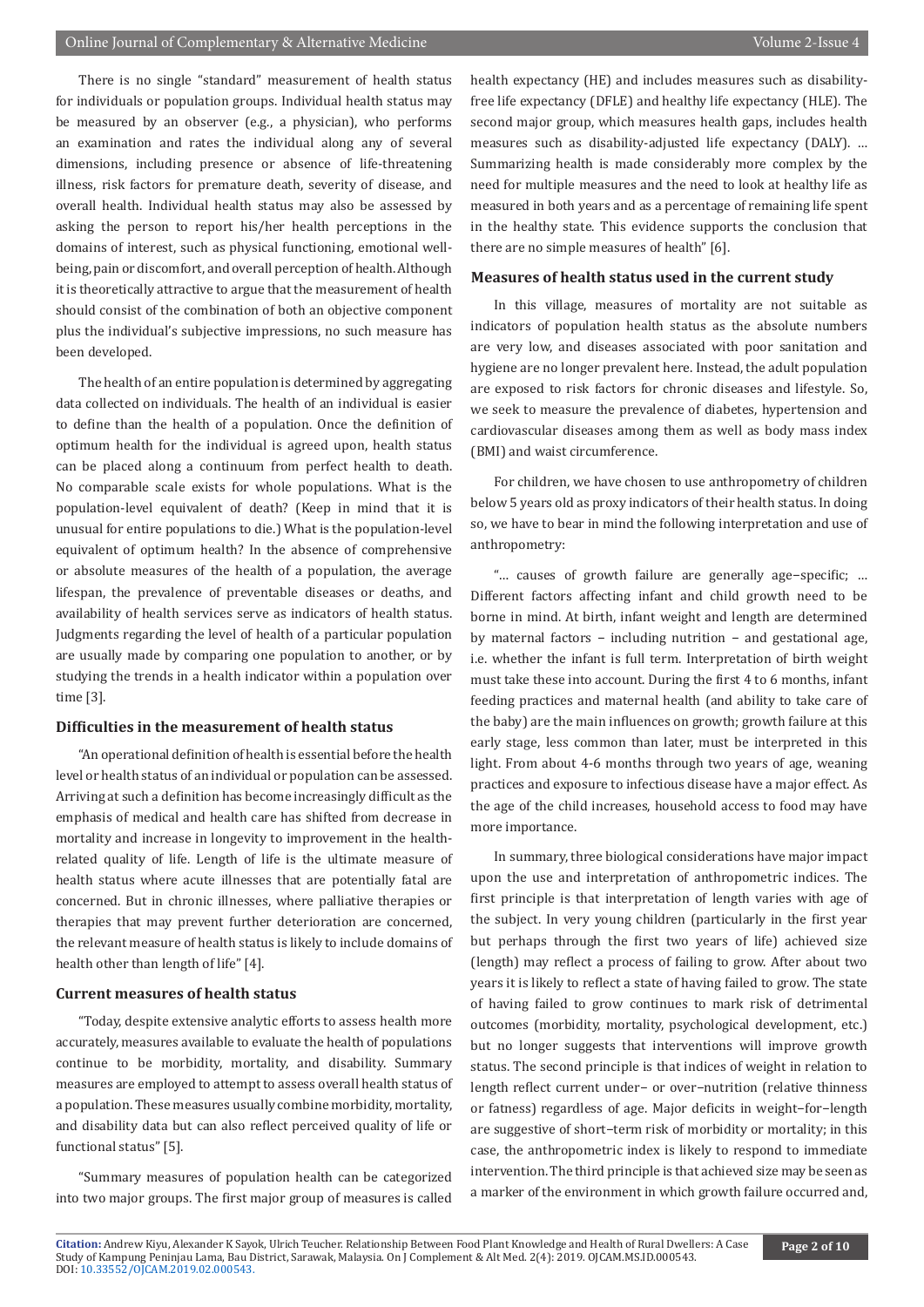as such, a marker of other risks associated with that environment" [7].

#### **Specific Objectives of the Study**

The specific objectives of this study are to

- Describe the sociodemographic profile of the population of the village
- Determine the number of deaths occurring in the village in the past one year prior to the survey
- Determine the prevalence of diagnosed diabetes, hypertension and cardiovascular diseases among adults in the village
- Determine the proportion of the adult population who have normal body weight or who are obese, based on their body mass index
- Determine the proportion of adult population whose waist circumference is greater than 80 centimetres
- Determine the nutritional status of children 0 to 4 years based on theirs weight and length/height

#### **Methodology**

A simple format was prepared to guide the interviewers as well as for recording the basic demographic and health data. This format is a simplified version of the questionnaires that we used for previous community surveys.

Data was collected by three assistant environmental health officers who were led by Mr Jitos Gubes who was very experienced in carrying out community surveys and who was very familiar with the data recording format. At the end of each morning and afternoon data gathering sessions the forms would be checked for clarity of the entries as well as for completeness. If any parts of the format were missing or unclear, the person who did the interview would clarify the data or go back to the household for it.

The field work was carried out on 10 to 13 December 2013, during the day- time. If any house was empty during the first visit the team would revisit the house the following day. They started the interview at the house of the village headman. All the houses in the village were included in the survey.

The inclusion criteria for anyone to be included in the survey were:

- They must be full time resident of the village, which is defined as anyone who does not spend the night away from the village for more than 2 weeks on a regular basis and
- they were in the village during any of the three days of the field work.

The exclusion criteria were

• Anyone who is originally from the village but who now stays in Kuching town and anywhere else for longer than two weeks on a regular basis,

• Visitors to the village.

The dates of birth of the respondents were obtained from the identity cards or from the child health cards (in the case of children).

Whether an adult respondent (defined as anyone 18 years and above in age) had ever been diagnosed as having diabetes, hypertension or cardiovascular disease were obtained by going through their home-based health cards. Their weight was measured using an Omron digital bathroom-type weighing scale, to the nearest 0.1 kg. Their heights were measured to the nearest 0.1 cm, using a cloth measuring tape that was taped to a wall of the house. Their waist circumference was measured against their skin with a cloth measuring tape.

For children, their weights and lengths (or heights) were obtained from the latest measurements recorded in their child health cards.

Data entry was done in Microsoft Excel. Simple calculations like means and their confidence intervals were done using Microsoft Excel.

The BMI was calculated using standard formula, i.e., by dividing weight in kilograms by height in metres squared [8]. The cutoff points for BMI were based on the World Health Organization (1998) standards so that the findings can be compared with the findings of the Malaysian Adult Nutrition Survey of 2009 [9]. For waist circumference, the cut-off point was taken as 80 cm for both men and women based on the recommendations of the study by Wildman et al. [10].

For children 0 to 4 years old their z scores for weight-for-age, weight-for-height and height-for-age were obtained using the World Health Organization [11] WHO Anthro for Personal Computers programme. For children 5-19 years old, the nutritional status was calculated using the WHO [12] Anthro Plus for personal computers.

### **Results**

#### **Environmental determinants of health**

Kampong Peninjau Lama consisted of 37 doors (houses) that were mostly at ground level and not on stilts as was typical of Bidayuh houses in the past. All the houses had treated piped water supply and all had sanitary latrines. Most of them used liquefied petroleum gas (LPG) for cooking. They village also had regular refuse collection by the Local Council.

#### **Demography and education**

The total population was 243 and the average number of persons per house was six. The overall male to female ratio was 1.1:1. Children 0-4 years old formed 8.3% of the population, preschoolers (5-6 years old) 2.5%, primary school age group (7-12 years old) 12.8% and secondary school age group (13-19 years old) 11.5%.

The 55 women of child-bearing age (15-45 years old) formed 22.6 % of the total population and 47.0 % of the female population. About half of them (27) were married; none were widowed or divorced.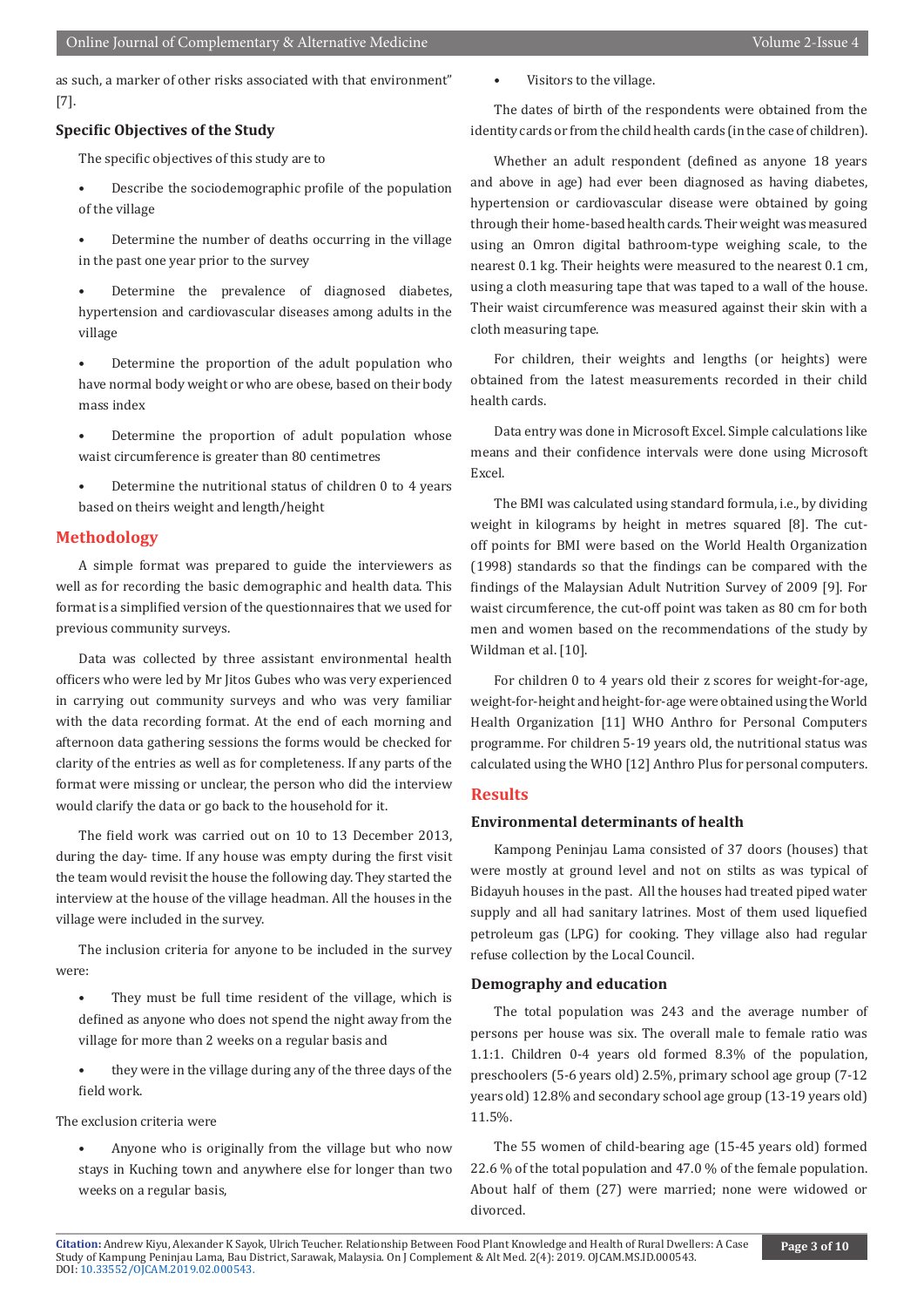The ratio of working age group (19-60 years old) to elderly (61 years and older) and to those below 19 years old were 10:1 and 1.7:1 respectively. Among the 54 women who ever married, the gravida and para increased with older age groups ranging from 0 to 12 for gravida and from 0 to 11 for para (Table 1). The mean (and median) for both gravida and para were four (Table 1).

| Table 1: Distribution of ever-married females by age group and gravida and para, Kampung Peninjau Lama, December 2013. |  |  |  |
|------------------------------------------------------------------------------------------------------------------------|--|--|--|
|------------------------------------------------------------------------------------------------------------------------|--|--|--|

| <b>Age Group</b> | <b>Total No</b> |          | Gravida        |               | Para   |                |               |  |
|------------------|-----------------|----------|----------------|---------------|--------|----------------|---------------|--|
|                  |                 | Lowest   | <b>Highest</b> | <b>Median</b> | Lowest | <b>Highest</b> | <b>Median</b> |  |
| 15 to 19         | 3               | $\theta$ |                | 0             |        |                | $\bf{0}$      |  |
| 20 to 29         | 8               | $\Omega$ | 4              |               |        | 4              |               |  |
| 30 to 39         |                 | 0        | 4              |               |        | 4              | 3             |  |
| 40 to 49         | 16              |          | 8              | 4             |        | 8              | 4             |  |
| 50 to 59         | 11              | 4        | 12             | 6             | 4      | 11             | 5             |  |
| 60 to 69         | 4               | 5        | 9              |               |        | 9              | 6             |  |
| 70 to 79         | 4               | 4        | 10             | 8             | 4      | q              |               |  |
| 80 to 89         |                 | a        | $\Omega$       | $\mathbf{Q}$  |        | q              | q             |  |

Both males and females between 7 to 39 years old had at least primary school education. Among those 40 years and above, 5% of males and 33.3% of females never went to school. The number of males and females who reached tertiary education were both seven

(Table 2). Nearly half of the adult females were housewives, and nearly half of adult males were either laborer's or factory workers (Table 2-4).

| Table 2: Distribution of the population by gender, age group and level of schooling, Kampung Peninjau Lama, December 2013. |  |  |  |
|----------------------------------------------------------------------------------------------------------------------------|--|--|--|
|----------------------------------------------------------------------------------------------------------------------------|--|--|--|

|                  |                  |                | <b>Male</b>                |                  |                 | Female         |                  |                |                |                |
|------------------|------------------|----------------|----------------------------|------------------|-----------------|----------------|------------------|----------------|----------------|----------------|
| <b>Age Group</b> | <b>Total</b>     | $\bf{0}$       | 1 <sup>0</sup>             | 2 <sup>0</sup>   | 3 <sup>0</sup>  | <b>Total</b>   | $\bf{0}$         | 1 <sup>0</sup> | 2 <sup>0</sup> | 3 <sup>0</sup> |
| 7 to 12          | 11               | $\mathbf{0}$   | 11                         | $\boldsymbol{0}$ | $\mathbf{0}$    | 20             | $\boldsymbol{0}$ | 20             | $\mathbf{0}$   | $\bf{0}$       |
| 13 to 19         | 19               | $\mathbf{0}$   | $\mathbf{0}$               | 19               | $\mathbf{0}$    | 18             | $\mathbf{0}$     | $\mathbf{0}$   | 17             | 1              |
| 20 to 29         | 29               | $\mathbf{0}$   | $\mathbf{0}$               | 28               | $\mathbf{1}$    | 19             | $\boldsymbol{0}$ | $\mathbf{0}$   | 17             | 2              |
| 30 to 39         | 14               | $\mathbf{0}$   | $\blacktriangleleft$<br>Ŧ. | 11               | 2               | 10             | $\mathbf{0}$     | $\mathbf{1}$   | 7              | 2              |
| 40 to 49         | 19               | $\mathbf{0}$   | 4                          | 15               | $\mathbf{0}$    | 16             | 2                | 5              | 9              | $\mathbf{0}$   |
| 50 to 59         | 15               | $\mathbf{0}$   | $\overline{4}$             | 8                | 3               | 11             | 3                | $\mathbf{1}$   | 5              | 2              |
| 60 to 69         | 5                | $\overline{c}$ | $\mathbf{1}$               | $\mathbf{1}$     | $\mathbf{1}$    | $\overline{4}$ | 3                | $\mathbf{1}$   | $\mathbf{0}$   | $\Omega$       |
| 70 to 79         | $\mathbf{1}$     | $\mathbf{0}$   | $\blacktriangleleft$       | $\mathbf{0}$     | $\mathbf{0}$    | 4              | $\overline{4}$   | $\mathbf{0}$   | $\mathbf{0}$   | $\mathbf{0}$   |
| 80 to 89         | $\boldsymbol{0}$ | $\mathbf{0}$   | $\mathbf{0}$               | $\mathbf{0}$     | $\mathbf{0}$    | $\mathbf{1}$   | $\mathbf{0}$     | $\mathbf{1}$   | $\mathbf{0}$   | $\mathbf{0}$   |
| Total            | 113              | $\overline{2}$ | 22                         | 82               | $7\overline{ }$ | 103            | 12               | 29             | 55             | 7              |

**Note:** 0 = Never went to school; 1<sup>0</sup> = Primary education; 2<sup>0</sup> = Secondary education; 3<sup>0</sup> = Tertiary education

**Table 3:** Distribution of adult males by occupation and age groups, Kampung Peninjau Lama, December 2013.

|                   |                |              | <b>Age Group</b> |                |                |                |              |              |  |  |
|-------------------|----------------|--------------|------------------|----------------|----------------|----------------|--------------|--------------|--|--|
| <b>Occupation</b> | <b>Number</b>  | 18-29        | 30-39            | 40-49          | $50 - 59$      | $60 - 69$      | 70-79        | 80-89        |  |  |
| Labourer          | 26             | 8            | 4                | 8              | 6              | $\mathbf{0}$   | $\mathbf{0}$ | $\mathbf{0}$ |  |  |
| Factory Work      | 18             | 10           | $\overline{4}$   | 3              | $\mathbf{1}$   | $\mathbf{0}$   | $\mathbf{0}$ | $\mathbf{0}$ |  |  |
| Not working       | 18             | 11           | $\mathbf{1}$     | $\overline{2}$ | $\overline{2}$ | $\overline{2}$ | $\mathbf{0}$ | $\mathbf{0}$ |  |  |
| Student           | 6              | 6            | $\mathbf{0}$     | $\mathbf{0}$   | $\mathbf{0}$   | $\mathbf{0}$   | $\Omega$     | $\mathbf{0}$ |  |  |
| Pensioner         | $\overline{4}$ | $\mathbf{0}$ | $\mathbf{0}$     | $\mathbf{0}$   | $\mathbf{1}$   | 3              | $\mathbf{0}$ | $\Omega$     |  |  |
| Technician        | $\overline{4}$ | $\mathbf{1}$ | 3                | $\mathbf{0}$   | $\mathbf{0}$   | $\mathbf{0}$   | $\mathbf{0}$ | $\mathbf{0}$ |  |  |
| Clerk             | 3              | $\mathbf{1}$ | $\mathbf{0}$     | $\mathbf{1}$   | $\mathbf{1}$   | $\mathbf{0}$   | $\theta$     | $\mathbf{0}$ |  |  |
| Police            | 3              | $\mathbf{0}$ | $\mathbf{0}$     | $\overline{2}$ | $\mathbf{1}$   | $\mathbf{0}$   | $\mathbf{0}$ | $\Omega$     |  |  |
| Farmer            | $\overline{2}$ | $\mathbf{0}$ | $\mathbf{0}$     | $\mathbf{1}$   | $\mathbf{0}$   | $\mathbf{0}$   | $\mathbf{1}$ | $\mathbf{0}$ |  |  |
| $AMO*$            | 2              | $\Omega$     | $\mathbf{1}$     | $\mathbf{0}$   | $\mathbf{1}$   | $\mathbf{0}$   | $\theta$     | $\Omega$     |  |  |
| FRD*              | $\mathbf{1}$   | $\mathbf{1}$ | $\mathbf{0}$     | $\mathbf{0}$   | $\mathbf{0}$   | $\mathbf{0}$   | $\mathbf{0}$ | $\theta$     |  |  |
| Contractor        | $\mathbf{1}$   | $\mathbf{0}$ | $\mathbf{0}$     | $\mathbf{1}$   | $\mathbf{0}$   | $\mathbf{0}$   | $\mathbf{0}$ | $\mathbf{0}$ |  |  |
| $SAO*$            | $\mathbf{1}$   | $\Omega$     | $\mathbf{0}$     | $\theta$       | $\mathbf{1}$   | $\mathbf{0}$   | $\Omega$     | $\Omega$     |  |  |
| Soldier           | $\mathbf{1}$   | $\theta$     | $\mathbf{0}$     | $\mathbf{1}$   | $\mathbf{0}$   | $\mathbf{0}$   | $\theta$     | $\Omega$     |  |  |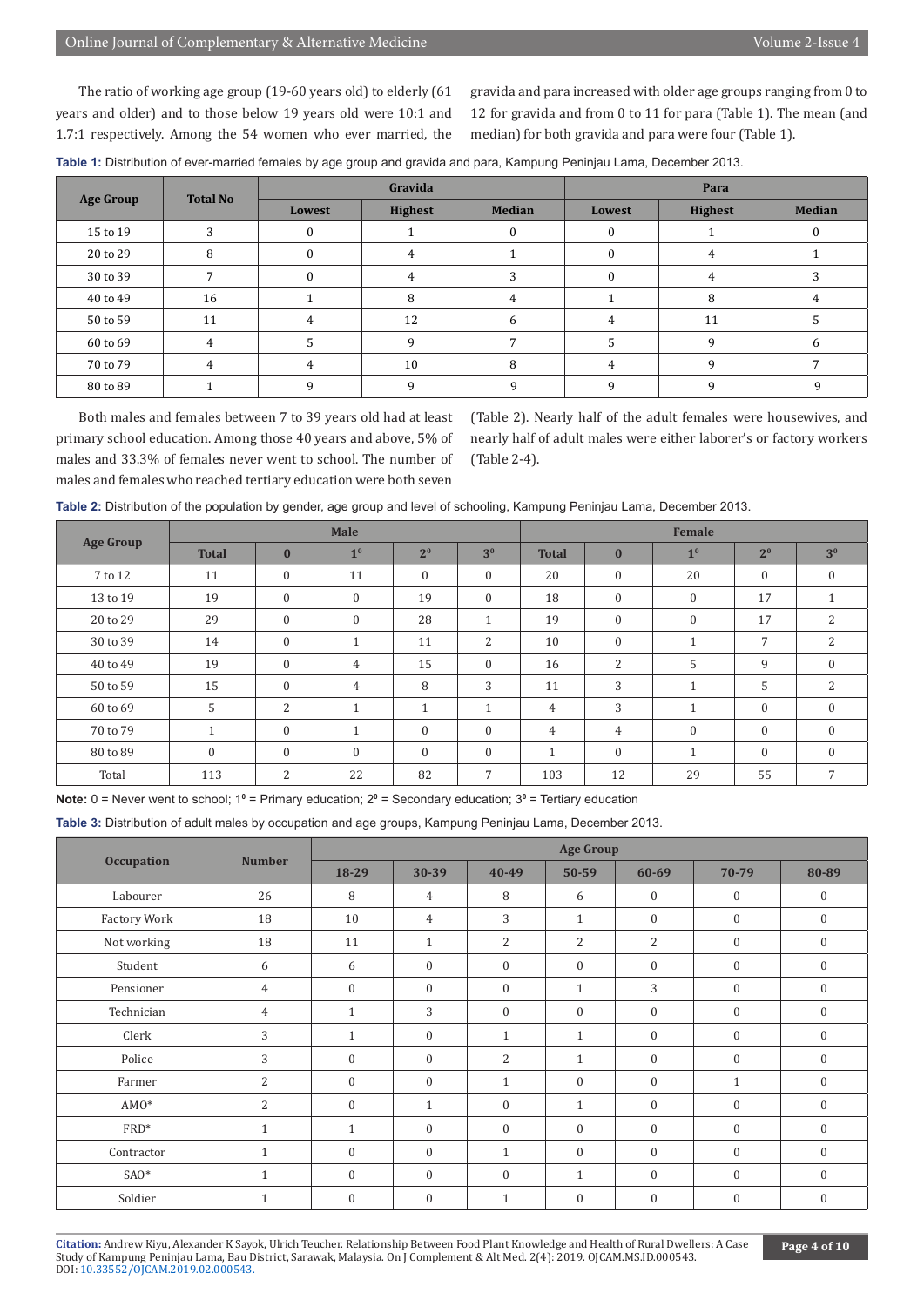| Storekeeper |    |    |          |     |    |  |  |
|-------------|----|----|----------|-----|----|--|--|
| Teacher     |    |    |          |     |    |  |  |
| Total       | n- | 38 | 4<br>. . | . . | ᆂᇦ |  |  |

**Note:** \*AMO = Assistant Medical Officer (paramedic); FRD = Fire and Rescue Department; SAO = Sarawak Administrative Officer.

**Table 4:** Distribution of adult females by occupation and age groups, Kampung Peninjau Lama, December 2013.

|                   | <b>Number</b> |                  | <b>Age Group</b> |                  |              |                |                  |                  |  |  |
|-------------------|---------------|------------------|------------------|------------------|--------------|----------------|------------------|------------------|--|--|
| <b>Occupation</b> |               | 18-29            | 30-39            | 40-49            | 50-59        | $60 - 69$      | 70-79            | 80-89            |  |  |
| Housewife         | 32            | 5                | 3                | 11               | 8            | $\overline{4}$ | $\mathbf{1}$     | $\mathbf{0}$     |  |  |
| Not working       | 9             | 5                | $\overline{0}$   | $\boldsymbol{0}$ | $\mathbf{0}$ | $\mathbf{0}$   | 3                | $\mathbf{1}$     |  |  |
| Factory worker    | 6             | $\overline{c}$   | 3                | $\mathbf{1}$     | $\mathbf{0}$ | $\mathbf{0}$   | $\mathbf{0}$     | $\mathbf{0}$     |  |  |
| Student           | 5             | 5                | $\mathbf{0}$     | $\boldsymbol{0}$ | $\mathbf{0}$ | $\mathbf{0}$   | $\boldsymbol{0}$ | $\mathbf{0}$     |  |  |
| Cashier           | 3             | 3                | $\mathbf{0}$     | $\boldsymbol{0}$ | $\mathbf{0}$ | $\overline{0}$ | $\mathbf{0}$     | $\mathbf{0}$     |  |  |
| Clerk             | 3             | $\mathbf{1}$     | $\mathbf{0}$     | $\mathbf{1}$     | $\mathbf{1}$ | $\mathbf{0}$   | $\mathbf{0}$     | $\mathbf{0}$     |  |  |
| Cleaner           | 2             | $\boldsymbol{0}$ | $\mathbf{0}$     | $\overline{2}$   | $\mathbf{0}$ | $\overline{0}$ | $\mathbf{0}$     | $\overline{0}$   |  |  |
| Labourer          | 2             | $\mathbf{1}$     | $\boldsymbol{0}$ | $\boldsymbol{0}$ | $\mathbf{1}$ | 0              | $\boldsymbol{0}$ | $\boldsymbol{0}$ |  |  |
| Nurse             | $\mathbf{2}$  | $\mathbf{1}$     | $\mathbf{1}$     | $\overline{0}$   | $\mathbf{0}$ | $\overline{0}$ | $\mathbf{0}$     | $\mathbf{0}$     |  |  |
| PBM*              | 2             | $\mathbf{1}$     | $\mathbf{1}$     | $\boldsymbol{0}$ | $\mathbf{0}$ | $\overline{0}$ | $\mathbf{0}$     | $\overline{0}$   |  |  |
| Waitress          | 2             | $\mathbf{1}$     | $\mathbf{1}$     | $\mathbf{0}$     | $\Omega$     | $\theta$       | $\mathbf{0}$     | $\Omega$         |  |  |
| Customer service  | $\mathbf{1}$  | $\boldsymbol{0}$ | $\mathbf{1}$     | $\boldsymbol{0}$ | $\mathbf{0}$ | $\mathbf{0}$   | $\mathbf{0}$     | $\mathbf{0}$     |  |  |
| Gardener          | $\mathbf{1}$  | $\boldsymbol{0}$ | $\mathbf{0}$     | $\mathbf{1}$     | $\mathbf{0}$ | $\overline{0}$ | $\mathbf{0}$     | $\mathbf{0}$     |  |  |
| Teacher           | $\mathbf{1}$  | $\mathbf{0}$     | $\theta$         | $\boldsymbol{0}$ | $\mathbf{1}$ | $\overline{0}$ | $\boldsymbol{0}$ | $\Omega$         |  |  |
| Total             | 71            | 25               | 10               | 16               | 11           | 4              | 4                | $\mathbf{1}$     |  |  |

**Note:** \*PBM = Pembantu Pengurusan Murid (Assistant Teacher).

#### **Health status indicators**

**Mortality:** There were two deaths in the village in the past one year. One was an 80-year old male who died from "old age" and the other was a 64-year-old male who died from cardiovascular disease.

**Morbidity:** Of the 84 adult males, 53 (63.1%) had Government Outpatient Department Clinic (OPD) cards and out of the 65 adult females, 55 (84.6%) had OPD cards. The OPD cards are homebased in the sense that they are not kept in the clinics but are kept by the patients. The percentages of adults who had OPD cards increased with age groups and the percentages are consistently higher in females in all age groups, compared to males (Table 5).

From the OPD cards, only one male out of 54 was recorded to have hypertension giving a prevalence of 1.8% (95% confidence interval, CI 0.3%-9.8%). No adult male with OPD cards had diabetes or cardiovascular diseases recorded in those cards giving a prevalence of 0% (95% CI 0.0%-6.6%).

The finding among females was similar, with five females out of 56 having records of hypertension only and two females having records of both diabetes and hypertension. Thus, the prevalence of hypertension among females was 12.5% (95% CI 6.2% - 23.6%), and the prevalence of diabetes was 3.6% (95% CI 1.0% - 12.1%) (Table 5&6).

**Table 5:** Distribution of adults by gender, age group, availability of Government Outpatient Department Clinic card and presence of diabetes, hypertension and diabetes, Kampung Peninjau Lama, December 2013.

|                         |              |                       |                          | No. known to have diabetes, HPT* or CVD* |                          |                          |                                                   |  |  |  |  |
|-------------------------|--------------|-----------------------|--------------------------|------------------------------------------|--------------------------|--------------------------|---------------------------------------------------|--|--|--|--|
| Age group<br>and gender | <b>Total</b> | No. with OPD*<br>card | $%$ with OPD*<br>card    | <b>No. with diabetes</b><br>only         | No. with<br>HPT* only    | No. with<br>$CVD^*$ only | No. with combination of<br>diabetes, HPT* or CVD* |  |  |  |  |
| <b>Male</b>             |              |                       |                          |                                          |                          |                          |                                                   |  |  |  |  |
| 20 to 29                | 30           | 15                    | 50                       | $\theta$                                 | $\Omega$                 | $\theta$                 | 0                                                 |  |  |  |  |
| 30 to 39                | 14           | 9                     | 64.3                     | $\theta$                                 | $\Omega$                 | $\theta$                 | $\theta$                                          |  |  |  |  |
| 40 to 49                | 19           | 15                    | 78.9                     | $\Omega$                                 | $\Omega$                 | $\Omega$                 | $\mathbf{0}$                                      |  |  |  |  |
| 50 to 59                | 15           | 10                    | 66.7                     | $\theta$                                 |                          | $\theta$                 | $\theta$                                          |  |  |  |  |
| 60 to 69                | 5            | 4                     | 80                       | $\Omega$                                 | $\Omega$                 | $\Omega$                 | $\theta$                                          |  |  |  |  |
| 70 to 79                | $\mathbf{1}$ |                       | 100                      | $\Omega$                                 | $\Omega$                 | $\theta$                 | $\theta$                                          |  |  |  |  |
| 80 to 89                | $\Omega$     | $\Omega$              | $\overline{\phantom{a}}$ | $\overline{\phantom{0}}$                 | $\overline{\phantom{0}}$ |                          |                                                   |  |  |  |  |
| Total                   | 84           | 54                    | 64.3                     |                                          |                          | $\Omega$                 | $\boldsymbol{0}$                                  |  |  |  |  |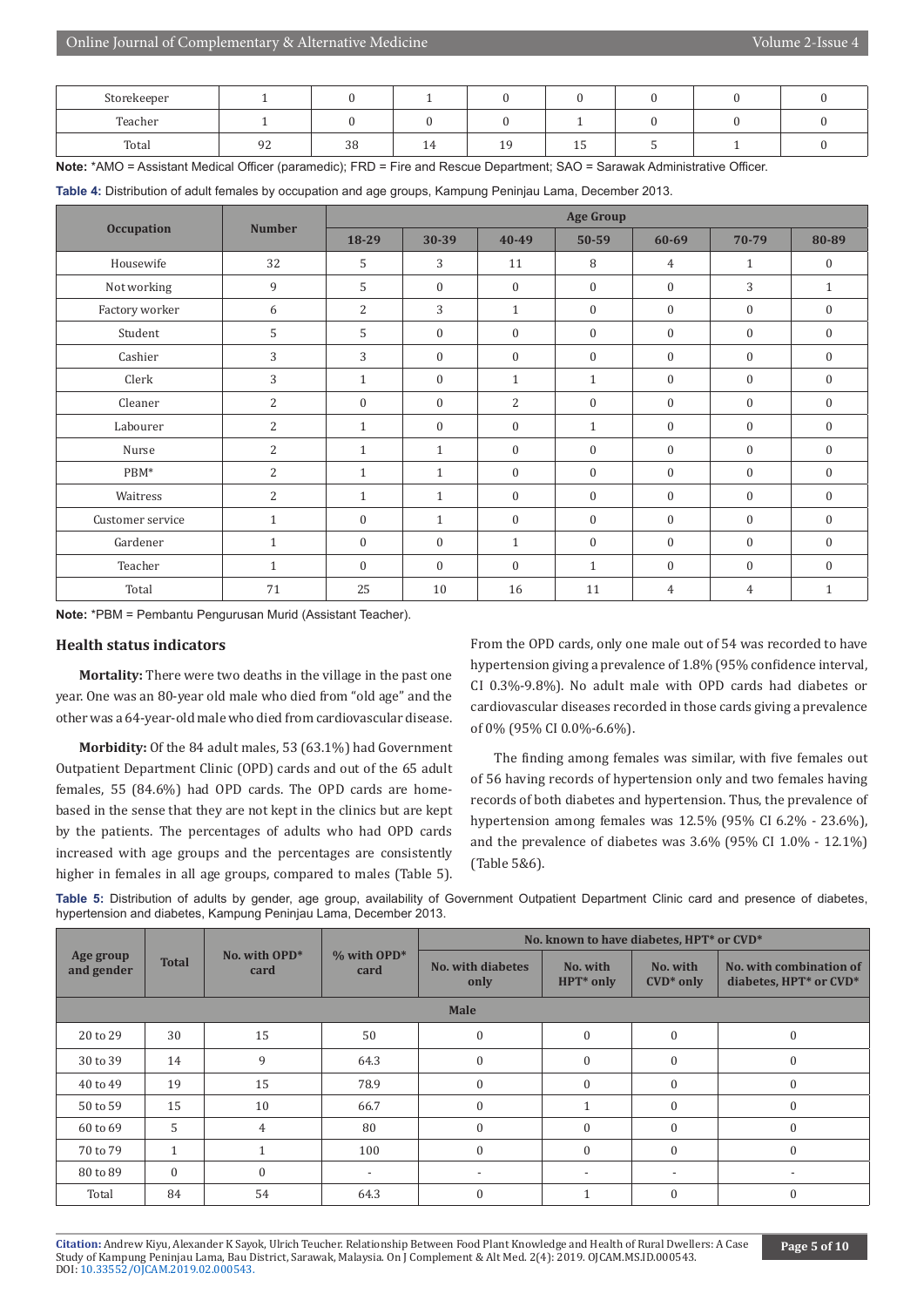|          | Female         |    |      |  |  |  |          |  |  |  |  |  |  |
|----------|----------------|----|------|--|--|--|----------|--|--|--|--|--|--|
| 20 to 29 | 19             | 13 | 68.4 |  |  |  |          |  |  |  |  |  |  |
| 30 to 39 | 10             | 8  | 80   |  |  |  |          |  |  |  |  |  |  |
| 40 to 49 | 16             | 15 | 93.7 |  |  |  | $2*$     |  |  |  |  |  |  |
| 50 to 59 | 11             | 11 | 100  |  |  |  |          |  |  |  |  |  |  |
| 60 to 69 | $\overline{4}$ |    | 100  |  |  |  | $\theta$ |  |  |  |  |  |  |
| 70 to 79 | $\overline{4}$ |    | 100  |  |  |  |          |  |  |  |  |  |  |
| 80 to 89 |                |    | 100  |  |  |  |          |  |  |  |  |  |  |
| Total    | 65             | 56 | 86.1 |  |  |  |          |  |  |  |  |  |  |

**Note:** \*OPD = Outpatient Department Clinic card; HPT = Hypertension; CVD = Cardiovascular Diseases \*The 2 patients had both diabetes and hypertension.

**Table 6:** Comparison of prevalence of diabetes, hypertension and cardiovascular diseases among adults in Kampung Peninjau Lama (KPL) December 2013 and results from the Third National Health and Morbidity Survey (NHMS III) 2006.

|                   | <b>Diabetes</b> |               |                          | <b>Hypertension</b>      | Cardiovascular diseases  |             |  |
|-------------------|-----------------|---------------|--------------------------|--------------------------|--------------------------|-------------|--|
|                   | Prevalence (%)  | 95% CI        | Prevalence (%)           |                          | Prevalence (%)           | 95% CI      |  |
| Males from KPL*   |                 | $0.0 - 6.6$   | 1.8                      | $0.3 - 9.8$              |                          | $0.0 - 6.6$ |  |
| Females from KPL* | 3.6             | $1.0 - 12.1$  | 12.5                     | $6.2 - 23.6$             |                          | $0.0 - 6.4$ |  |
| NHMS III [13]     | 4               | $3.8 - 4.2$   | 7.9                      | $7.6 - 8.2$              | 1.2                      | $1.1 - 1.3$ |  |
| NHMS III [14]     | 11.6            | $11.2 - 12.0$ | $\overline{\phantom{a}}$ | $\overline{\phantom{a}}$ | $\overline{\phantom{a}}$ |             |  |

**Note:** \*KPL = Kampung Penjau Lama.

**Cardiovascular diseases risk factors:** The average height of adult males in the village was 162.1 cm and the average weight was 65.5 kg. Males were 12.2% taller and 9.6% heavier on average than females. The average waist size for males was 87.1 cm compared to 90.7 cm for females. The average body mass index (BMI) was similar for both males and females at 24.8 kg/m2. The variation

in the height was small (coefficient of variation or CV of 5%) for both males and females, higher for waist circumference and highest for body weight, but they were similar for both sexes. The variation in BMI was higher in females (CV 23.7%) compared to males (CV 17.7%) (Table 7).

|        |                                 | Weight (Kg)<br>Height (cm) |      | Waist circumference (cm) | BMI*(Wt in $\text{kg}/\text{Ht}$ in $\text{m}^2$ ) |
|--------|---------------------------------|----------------------------|------|--------------------------|----------------------------------------------------|
|        | Mean                            | 162.1                      | 65.5 | 87.1                     | 24.8                                               |
| Male   | Standard deviation              | 8.1                        | 14.1 | 10.5                     | 4.4                                                |
|        | Coefficient of variation $(\%)$ |                            | 22   | 12.1                     | 17.7                                               |
|        | Mean                            | 149.9                      | 55.9 | 90.7                     | 24.9                                               |
| Female | Standard deviation              | 7.1                        | 13.6 | 13.2                     | 5.9                                                |
|        | Coefficient of variation (%)    | 4.7                        | 24.3 | 14.5                     | 23.7                                               |

**Table 7:** Mean height, weight, waist circumference and Body Mass Index (BMI) of adults (≥ 20 years old), Kampong Peninjau Lama, December 2013.

**Note:** \*BMI = Body Mass Index.

**Obesity classification for adults:** Around half of both adult males and females were of normal weight and 10 per cent of the adult females were underweight. Nearly one-third of both adult

males and females were overweight and over 10 per cent of both sexes were obese.

**Table 8:** Distribution of adult population (20 years and above) by gender, age group, Body Mass Index BMI and waist circumference, Kampung Peninjau Lama, December 2013.

|           | <b>Male</b>          |                |                  |                      |              |                 |                |                                 |            |  |  |  |
|-----------|----------------------|----------------|------------------|----------------------|--------------|-----------------|----------------|---------------------------------|------------|--|--|--|
| Age group |                      |                | $BMI*$           |                      |              |                 |                | <b>Waist circumference (cm)</b> |            |  |  |  |
|           | <b>UW</b>            | <b>NW</b>      | ow               | 0 <sub>b</sub>       | <b>Total</b> | <b>Smallest</b> | <b>Biggest</b> | <b>Median</b>                   | No. > 80cm |  |  |  |
| 20 to 29  | $\mathbf{0}$         | $\overline{ }$ | 7                | $\blacktriangleleft$ | 15           | 75.5            | 110            | 87                              | 13         |  |  |  |
| 30 to 39  | $\blacktriangleleft$ | 4              |                  | 3                    | 9            | 65.9            | 107.5          | 81                              | 5.         |  |  |  |
| 40 to 49  | $\Omega$             | 10             | 3                | $\mathcal{L}$        | 15           | 73.5            | 107.5          | 86                              | 10         |  |  |  |
| 50 to 59  |                      | 4              | 5                |                      | 11           | 59.5            | 102.5          | 86                              | 8          |  |  |  |
| 60 to 69  | $\mathbf{0}$         | 3              |                  | $\theta$             | 4            | 82              | 96             | 85                              | 4          |  |  |  |
| 70 to 79  | $\Omega$             |                | $\boldsymbol{0}$ | $\mathbf{0}$         |              | 91              | 91             | $\Omega$                        |            |  |  |  |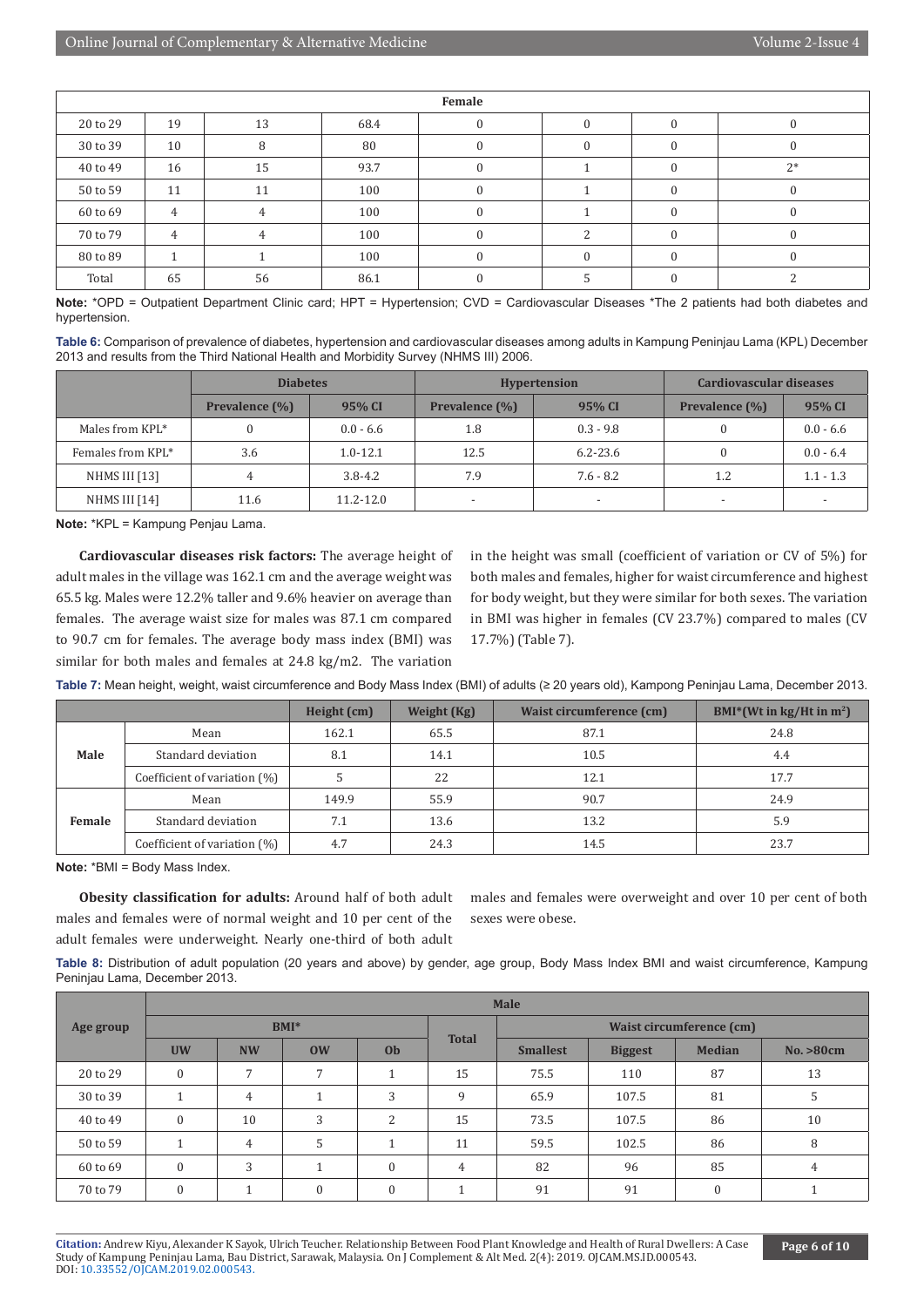| 80 to 89      | $\mathbf{0}$ | $\mathbf{0}$    | $\boldsymbol{0}$ | $\mathbf{0}$     | $\mathbf{0}$   | $\mathbf{0}$ | $\mathbf{0}$ | $\overline{0}$ | $\boldsymbol{0}$ |
|---------------|--------------|-----------------|------------------|------------------|----------------|--------------|--------------|----------------|------------------|
| Total         | 2            | 29              | 17               | $\overline{7}$   | 55             |              |              |                | 41               |
| $\%$          | 3.6          | 52.7            | 30.9             | 12.7             | 99.9           |              |              |                | 74.5             |
|               |              | Female          |                  |                  |                |              |              |                |                  |
| 20 to 29      | 3            | 6               | $\overline{4}$   | $\boldsymbol{0}$ | 13             | 56           | 94           | 82.5           | 8                |
| 30 to 39      | $\mathbf{1}$ | 3               | 3                | $\mathbf{1}$     | 8              | 80.5         | 107          | 91.2           | $\, 8$           |
| 40 to 49      | $\mathbf{0}$ | $7\overline{ }$ | 5                | 3                | 15             | 76           | 117          | 91             | 14               |
| 50 to 59      | $\mathbf{0}$ | $\overline{4}$  | $\overline{4}$   | 3                | 11             | 64.5         | 125          | 99             | 9                |
| 60 to 69      | $\mathbf{1}$ | $\overline{2}$  | $\mathbf{1}$     | $\mathbf{0}$     | $\overline{4}$ | 78.5         | 92           | 86.5           | $\mathfrak{Z}$   |
| 70 to 79      | $\mathbf{0}$ | 3               | $\mathbf{0}$     | $\mathbf{1}$     | $\overline{4}$ | 88           | 106          | 98.7           | $\overline{4}$   |
| 80 to 89      | $\mathbf{0}$ | $\mathbf{1}$    | $\mathbf{0}$     | $\mathbf{0}$     | $\mathbf{1}$   | 79           | 79           | $\overline{0}$ | $\mathbf{0}$     |
| Total         | 5            | 26              | 17               | 8                | 56             |              |              |                | 46               |
| $\frac{0}{0}$ | 8.9          | 46.4            | 30.4             | 14.3             | 100            |              |              |                | 82.1             |

**Note:** \*BMI = Body Mass Index; UW = Underweight (BMI 17.0 - 18.4); NW = Normal weight (BMI 18.5 - 24.9); OW = Overweight (BMI 25.0 - 29.9); Ob = Obese (BMI 30.0 - 34.9).

Seventy-two per cent of adult males and 80 percent of adult females had waist circumferences above the recommended 80 cm (Table 8).

**Body mass index for children 5 to 18 years old:** Over threequarters of both male and female children between 5 and 18 years old have normal weight. Eleven per cent of boys were underweight compared to girls, while the reverse happened for overweight (Table 9).

**Normal weight, wasting and stunting for children 4 years old and below:** Thirteen out of 18 (77.8%) of children 4 years and below were of normal weight. The other five were underweight (4) and severely underweight (1). None of them were overweight (Table 10).

Based on their weight-for-age and height-for-age, eight of the 18 children (44.0%) were neither stunted nor wasted. Six (33.3%) were stunted only and the other four were wasted only; no child was both stunted and wasted (Table 11).

|                              | Weight categories based on Z scores |                  |                        |               |                  |                  |                  |  |  |
|------------------------------|-------------------------------------|------------------|------------------------|---------------|------------------|------------------|------------------|--|--|
| Gender                       | Underweight                         |                  |                        | Normal weight |                  | Overweight       | <b>Obese</b>     |  |  |
|                              | $-2.0$ to $-2.9$                    | $-1.0$ to $-1.9$ | $0.0 \text{ to } -0.9$ | $0.0 to +0.9$ | $+1.0$ to $+1.9$ | $+2.0$ to $+2.9$ | $+3.0$ to $+3.9$ |  |  |
| Boys $(n=27)$                | 3                                   | 7                | 7                      | 3             | 4                | 3                | $\mathbf{0}$     |  |  |
| $\%$                         | 11.1                                |                  | 77.8                   | 11.1          |                  |                  |                  |  |  |
| Girls $(n=35)$               |                                     | 7                | 9                      | 6             | 5                | 6                |                  |  |  |
| $\%$                         | 2.9                                 |                  | 77.1                   | 17.1          | 2.9              |                  |                  |  |  |
| Total $(n=62)$               | 3                                   | 14               | 16                     | 9             | 9                | 9                |                  |  |  |
| $\frac{0}{0}$                | 6.4                                 |                  | 77.4                   | 14.5          | 1.6              |                  |                  |  |  |
| Peninsular Malaysia (2008) * | 9.5                                 |                  |                        | 64.1          | 12.8             | 13.7             |                  |  |  |

**Table 9:** Distribution of boys and girls between 5 and 18 years old by weight categories based on Z scores, Kampung Peninjau Lama, December 2013.

**Note:** Based on WHO AnthroPlus for personal computers Manual: Software for assessing growth of the world's children and adolescents. Geneva: WHO, 2009.

|  |  |  | Table 10: Distribution of children 4 years old and below by weight categories based on Z scores, Kampung Peninjau Lama, December 2013. |  |
|--|--|--|----------------------------------------------------------------------------------------------------------------------------------------|--|
|--|--|--|----------------------------------------------------------------------------------------------------------------------------------------|--|

|             | Weight categories based on Z scores |                  |                  |                        |                        |                  |                  |
|-------------|-------------------------------------|------------------|------------------|------------------------|------------------------|------------------|------------------|
|             | Severe under weight                 | Under-weight     | Normal weight    |                        |                        |                  | Overweight       |
|             | $-3.0$ to $-3.9$                    | $-2.0$ to $-2.9$ | $-1.0$ to $-1.9$ | $0.0 \text{ to } -0.9$ | $0.0 \text{ to } +0.9$ | $+1.0$ to $+1.9$ | $+2.0$ to $+2.9$ |
| Number      |                                     | 4                |                  | 4                      |                        |                  | 0                |
| $\%$        | 5.6<br>11.1                         |                  | 77.8             |                        |                        |                  | 0                |
| NHMS III* % | 0.3                                 | 83.7<br>12.6     |                  |                        |                        | 3.4              |                  |

**Note:** Based on WHO Anthro for personal computers, version 3.2.2, 2011: Software for assessing growth and development of the world's children. Geneva: WHO, 2010.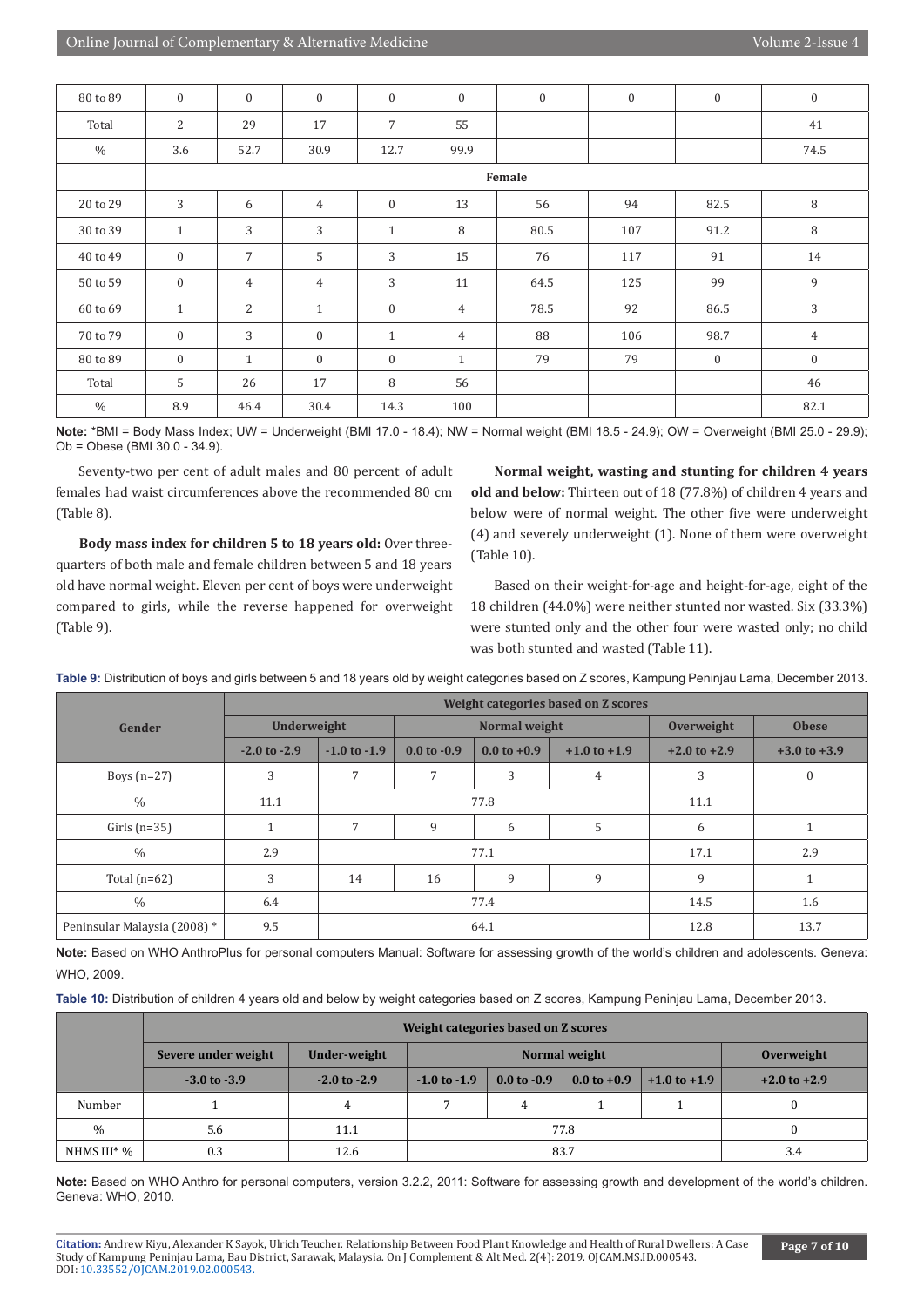**Table 11:** Distribution of children 4 years and below of age by wasting and stunting status, Kampung Peninjau Lama, December 2013.

|             |                        | Stunting $(HAZ < -2.0)$  |                |  |  |
|-------------|------------------------|--------------------------|----------------|--|--|
|             | Wasting (WHZ $<$ -2.0) | <b>Yes</b>               | N <sub>o</sub> |  |  |
|             | Yes                    | 0                        | 2              |  |  |
| <b>Boys</b> | No                     | $\overline{\mathcal{L}}$ | 5              |  |  |
| Girls       | Yes                    | 0                        | 2              |  |  |
|             | No                     | 4                        | 3              |  |  |
| Total       | Yes                    | U                        | 4              |  |  |
|             | No                     | h                        | 8              |  |  |

**Note:** Based on WHO Anthro for personal computers, version 3.2.2, 2011: Software for assessing growth and development of the world's children. Geneva: WHO, 2010.

#### **Discussion**

The village is peri-urban and in the context of Sarawak, it lies somewhere along the middle of the socio-economic status continuum. The health and health status of the villagers are influenced less by poor water supply, sanitation and hygiene found in traditional villages but more by lifestyle factors. The measurement of the health status of the villagers in this study has two major limitations. First, summary measure of population health was beyond the scope of this study. Second, determining the prevalence of diabetes, hypertension and cardiovascular diseases among the adults based on the records in the outpatient department clinic

cards appeared to have underestimated the prevalence of those conditions when compared to the results of the National Health and Morbidity Survey (NHMS III) 2006.

The point prevalence of diabetes, hypertension and cardiovascular diseases were lower (especially among males) in this study compared to the figures from the NHMS III in 2006 [13,14]. Based on the national average prevalence, there should be three to eight cases of diabetes and six cases of hypertension among the males in the village and one case each of cardiovascular diseases among both males and females. We may have to do a health screening for diabetes (testing for levels of fasting blood sugar using finger prick) and hypertension (using a blood pressure set) among adults in the village, especially among those 35 years of age and above [15].

The mean body weight of males (65.5 kg) and females (55.9 kg) in Kampung Peninjau Lama were both less than the national average of 66.6 kg and 58.4 kg respectively as reported during the Malaysian Adult Nutrition Survey in 2003 [9]. The proportion of adult males who were overweight (30.9%) and obese (12.7%) and the proportion of adult females who were overweight (30.4%) and obese (14.3%) were similar to the national figures as recorded during the National Health and Morbidity Survey III, 2006 (Figure 1).



However, the average waist circumference of males (87.1 cm) and females (90.7 cm) were both larger than the national average of 83.4 cm and 79.4 cm respectively, as recorded during the National Health and Morbidity Survey III, 2006 [16]. Indeed, the proportion of adult males and females whose waist circumference exceeded 80 cm were 74.5% and 82.1% respectively. Having waist circumference greater than 80 cm puts a person at high risk of having multiple cardiovascular risk factors such as higher mean systolic blood pressure, diastolic blood pressure, total cholesterol, LDL-cholesterol, and triacylglycerol values, and lower values of protective HDL-cholesterol [10].

Among adolescents, about three-quarters of both boys and girls were of normal weight. There were equal proportions of underweight and overweight among the boys. For the girls, there were more overweights compared to underweights. While the prevalence (14.5%) of overweight among adolescents in Kampung Peninjau Lama was marginally higher than the 12.8% among 6 to 12 years old in Peninsular Malaysia, the prevalence of obesity (1.6%) was considerably lower than 13.7% among 6-12 years old on Peninsular Malaysia (Figure 2).

Among children 4 years old and below, the prevalence of underweight was higher (16.7%) in Kampung Peninjau Lama compared to the national average which was 12.9% during the Third National Health and Morbidity Survey in 2006. The prevalence of severe underweight was even higher at 5.6% compared to only 0.3% nationally [16-19]. The prevalence of stunting (33.3%) was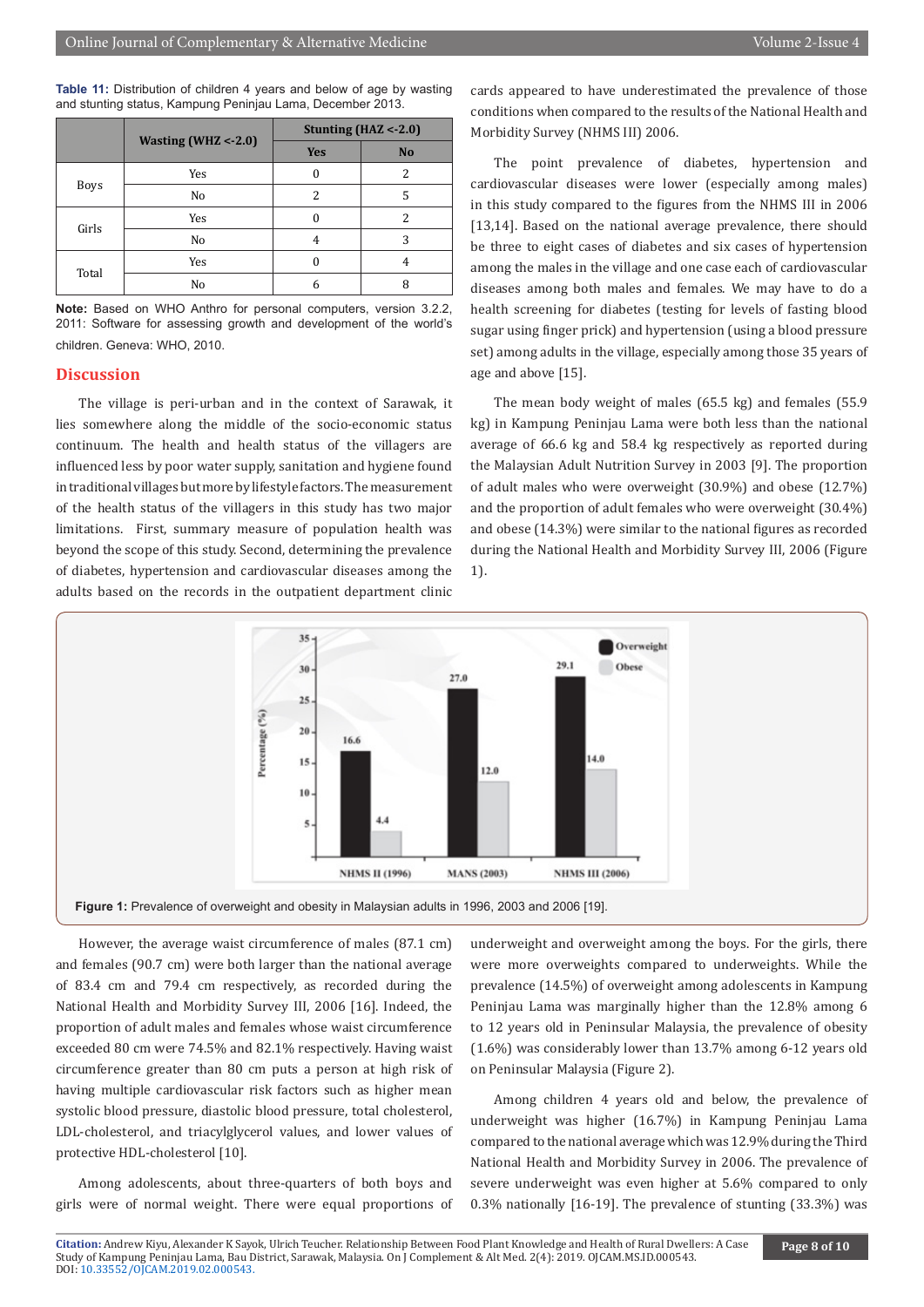also worse than the national average of 17.2%. Thus, while the health status of the adolescents and adults in Kampumg Peninjau Lama appear to be satisfactory overall, there are factors in the socioeconomic and physical environment (Figure 3) that adversely affect the growth if children 0 to 4 years old in the village (Figure 2&3).



**Figure 2:** Prevalence of overweight and obesity in children age 6 to 12 years in Peninsular Malaysia [19].

![](_page_8_Figure_6.jpeg)

**Figure 3:** Influence of diet and other environmental factors (outside box) on physiological processes in children (inside box) and outcomes (on right, outside box, underlined) [7].

Finally, the health status of the population in Kampung Peninjau Lama as determined in this study cannot be considered as the result of the change in food plant knowledge and practice. It was probably due to the parallel result of globalization and its effects on diets and lifestyle, and on health status.

#### **Acknowledgement**

We would like to thank Datu Dr. Zulkifli Jantan for agreeing that Sarawak Health Department participate in this pilot project. We would like to thank the Headman of the village Mr. Sidop anak Sikor, and all the people of the village for their cooperation and kindness shown to us during the survey. The contribution of Ms Stella Senia in this survey, especially during the field work is acknowledged and appreciated.

#### **Conflicts of Interest**

No conflict of interest.

#### **References**

1. WHO (1948) Preamble to the Constitution of the World Health Organization as adopted by the International Health Conference, New York, USA.